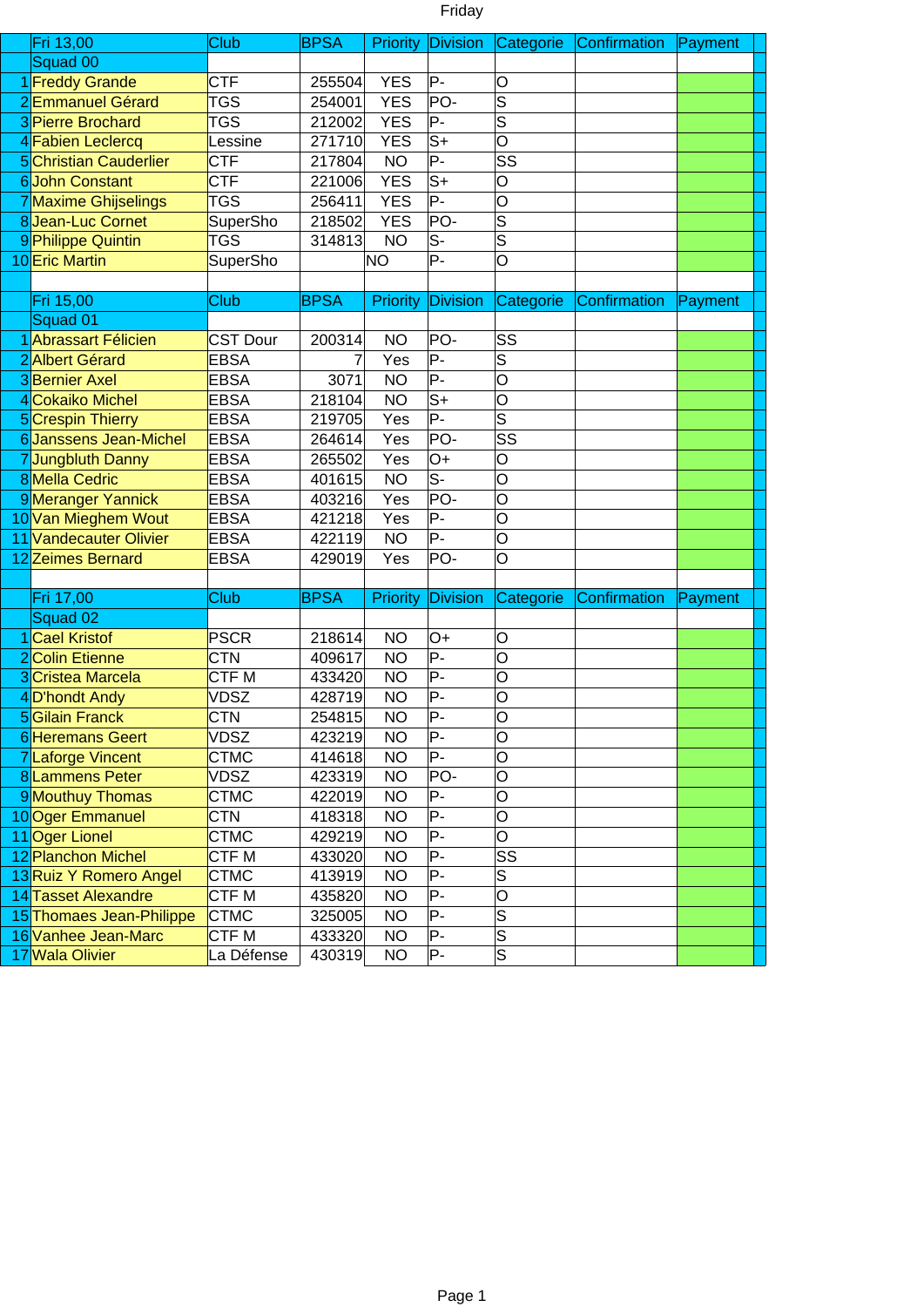## Saturday

| Sat 08,00                            | Club                       | <b>BPSA</b>      | <b>Priority</b>        | Division                  | Categorie Confirmati Payment |                    |  |
|--------------------------------------|----------------------------|------------------|------------------------|---------------------------|------------------------------|--------------------|--|
| Squad 03                             |                            |                  |                        |                           |                              |                    |  |
| 1 Bernard Eddy                       | <b>VPSG</b>                | 63               | <b>NO</b>              | $S+$                      | S                            |                    |  |
| 2Bogaert Patrick                     | <b>VPSG</b>                | 90               | Yes                    | $S+$                      | $\overline{s}$               |                    |  |
| 3Bos Ruud                            | <b>VPSG</b>                | 410917           | <b>NO</b>              | $P -$                     | $\overline{\mathsf{o}}$      |                    |  |
| 4Buys Gunther                        | <b>SGA</b>                 | 215614           | Yes                    | $S+$                      | O                            |                    |  |
| <b>5De Cock Marc</b>                 | <b>SGA</b>                 |                  |                        | $S+$                      | SS                           |                    |  |
|                                      |                            | 225408           | Yes                    |                           |                              |                    |  |
| 6Goossens Raf                        | <b>VPSG</b>                | 426919           | <b>NO</b>              | PO-                       | O                            |                    |  |
| <b>7</b> Metior Marc                 | <b>VPSG</b>                | 285408           | Yes                    | PO-                       | $\overline{\mathsf{s}}$      |                    |  |
| 8Nuyts Tom                           | <b>VPSG</b>                | 295808           | Yes                    | P-                        | O                            |                    |  |
| 9 Vos Dorine                         | <b>VPSG</b>                | 416518           | <b>NO</b>              | $S-$                      |                              |                    |  |
| 10 Witpas Eddy                       | <b>VPSG</b>                | 364007           | Yes                    | P-                        | SS                           |                    |  |
|                                      |                            |                  |                        |                           |                              |                    |  |
| Sat 10,00                            | Club                       | <b>BPSA</b>      | Priority               | <b>Division</b>           | <b>Categorie</b>             | Confirmati Payment |  |
| Squad 04                             |                            |                  |                        |                           |                              |                    |  |
| 1 De Coninck Paul                    | 30M1                       | 417318           | <b>NO</b>              | PO-                       | SS                           |                    |  |
| 2 Hendrickx Marc                     | 30M1                       | 261709           | <b>NO</b>              | $S+$                      | O                            |                    |  |
| 3 Orlans Romano                      | 30M1                       | 297615           | <b>NO</b>              | $\overline{\mathsf{S}}$ - | O                            |                    |  |
| 4Rudenko Oleg                        | 30M1                       | 314910           | yes                    | $\overline{S^+}$          | S                            |                    |  |
| 5 Van Bergen Philippe                | 30M1                       | 340214           | Yes                    | $\overline{\mathsf{S}}$   | $\overline{O}$               |                    |  |
| 6 Van de Griek Jan                   | 30M1                       | 335304           | <b>NO</b>              | $O+$                      | O                            |                    |  |
| 7 Van Eynde Pierre                   | 30M1                       | 1342             | <b>NO</b>              | $O+$                      | $\overline{\mathsf{s}}$      |                    |  |
| 8 Van Oers Stijn                     | .30M1                      | 425819           | <b>NO</b>              | $S-$                      | O                            |                    |  |
| 9 Vande Casteele Paul                | Full Mag                   | 409617           | <b>NO</b>              |                           | $\overline{\text{SS}}$       |                    |  |
| 10 Vechter Paul                      | 30M1                       | 1361             | <b>NO</b>              | $O+$                      |                              |                    |  |
|                                      |                            |                  |                        |                           |                              |                    |  |
| Sat 12,00                            | Club                       | <b>BPSA</b>      | <b>Priority</b>        | <b>Division</b>           | Categorie                    | Confirmati Payment |  |
| Squad 05                             |                            |                  |                        |                           |                              |                    |  |
| 1 Astefani Razvan                    | <b>TGS</b>                 | 203312           | yes                    | $S-$                      | O                            |                    |  |
| 2De Ryck Jean-Yves                   | <b>PSCK</b>                | 270              | Yes                    | $O+$                      | S                            |                    |  |
| 3Duro Jéremie                        | <b>TGS</b>                 | 241012           | yes                    | P-                        | O                            |                    |  |
| 4Holvoet Stijn                       | <b>PSCR</b>                | 260615           | <b>NO</b>              | $\mathsf R$               | O                            |                    |  |
| 5Jadoul Pierre                       | EX CTO                     | 404716           | <b>NO</b>              | $\overline{P}$            | $\overline{\circ}$           |                    |  |
| 6 Margodt Steve                      | <b>PSCR</b>                | 281004           | yes                    | $S+$                      | O                            |                    |  |
| 7Sprimont Stephane                   | <b>EX CTO</b>              | 417718           | <b>NO</b>              | PO-                       | $\overline{\mathsf{s}}$      |                    |  |
| 8 Trebitz Sebastian                  | <b>EX CTO</b>              | 417918           | <b>NO</b>              | PO-                       | O                            |                    |  |
| 9 Van Damme Franky                   | <b>PSCK</b>                | 1337             | <b>NO</b>              | $S+$                      | $\overline{\mathsf{s}}$      |                    |  |
| 10Free                               |                            |                  |                        |                           |                              |                    |  |
| 11Free                               |                            |                  |                        |                           |                              |                    |  |
| 12 Free                              |                            |                  |                        |                           |                              |                    |  |
|                                      |                            |                  |                        |                           |                              |                    |  |
| Sat 14,30                            | Club                       | <b>BPSA</b>      | Priority               | <b>Division</b>           | Categorie                    | Confirmati Payment |  |
| Squad 06                             |                            |                  |                        |                           |                              |                    |  |
| 1Boon Emmanuel                       | 21 Shot. T                 | 412415           | <b>NO</b>              | P-                        | O                            |                    |  |
| 2 Collard Stephane                   | 21 Shot. T                 | 411917           | <b>NO</b>              | P-                        | O                            |                    |  |
| 3De Mezel Joel                       | La Defense                 | 227001           | <b>NO</b>              | P-                        | $\overline{s}$               |                    |  |
| 4Glingani Jean-Louis                 | 21 Shot. T                 | 412517           | <b>NO</b>              | PO-                       | SS                           |                    |  |
| 5Jamar Christophe                    | 21 Shot. T                 | 431819           | <b>NO</b>              | P-                        | O                            |                    |  |
| 6 Kollmann Paul                      | La Defense                 | 663              | Yes                    | $S+$                      | S                            |                    |  |
| 7 La Mantia Giuseppe                 | 21 Shot. T                 | 431419           | <b>NO</b>              | P-                        | O                            |                    |  |
| 8 Louis Stéphane                     | 21 Shot. T                 | 412917           | <b>NO</b>              | P-                        | O                            |                    |  |
| 9 Milenova Dessislava                | La Defense                 | 284815           | <b>NO</b>              | $S-$                      |                              |                    |  |
| 10 Vannederghem Didier               | La Defense                 | 341002           | <b>NO</b>              | $S-$                      | S                            |                    |  |
|                                      |                            |                  |                        |                           |                              |                    |  |
| Sat 16,30                            | Club                       | <b>BPSA</b>      | Priority               | <b>Division</b>           | Categorie                    | Confirmati Payment |  |
| Squad 07                             |                            |                  |                        |                           |                              |                    |  |
| 1Beckers Alain                       | <b>EBSA</b>                | 53               | <b>NO</b>              | P-                        | SS                           |                    |  |
| 2Doem Jean-Jacques                   | <b>EBSA</b>                | 234113           | Yes                    | P-                        | S                            |                    |  |
| 3Dury Stephane                       | <b>EBSA</b>                | 413217           | Yes                    | $S+$                      | O                            |                    |  |
| 4 Goris Walter                       | <b>VPSG</b>                | 416618           | Yes                    | $S-$                      | O                            |                    |  |
| 5Orinx Kervyn<br>6 Pluymers Philippe | <b>EBSA</b><br><b>EBSA</b> | 435320<br>312802 | <b>NO</b><br><b>NO</b> | $S+$<br>$S+$              | SS<br>S                      |                    |  |
|                                      |                            |                  |                        |                           |                              |                    |  |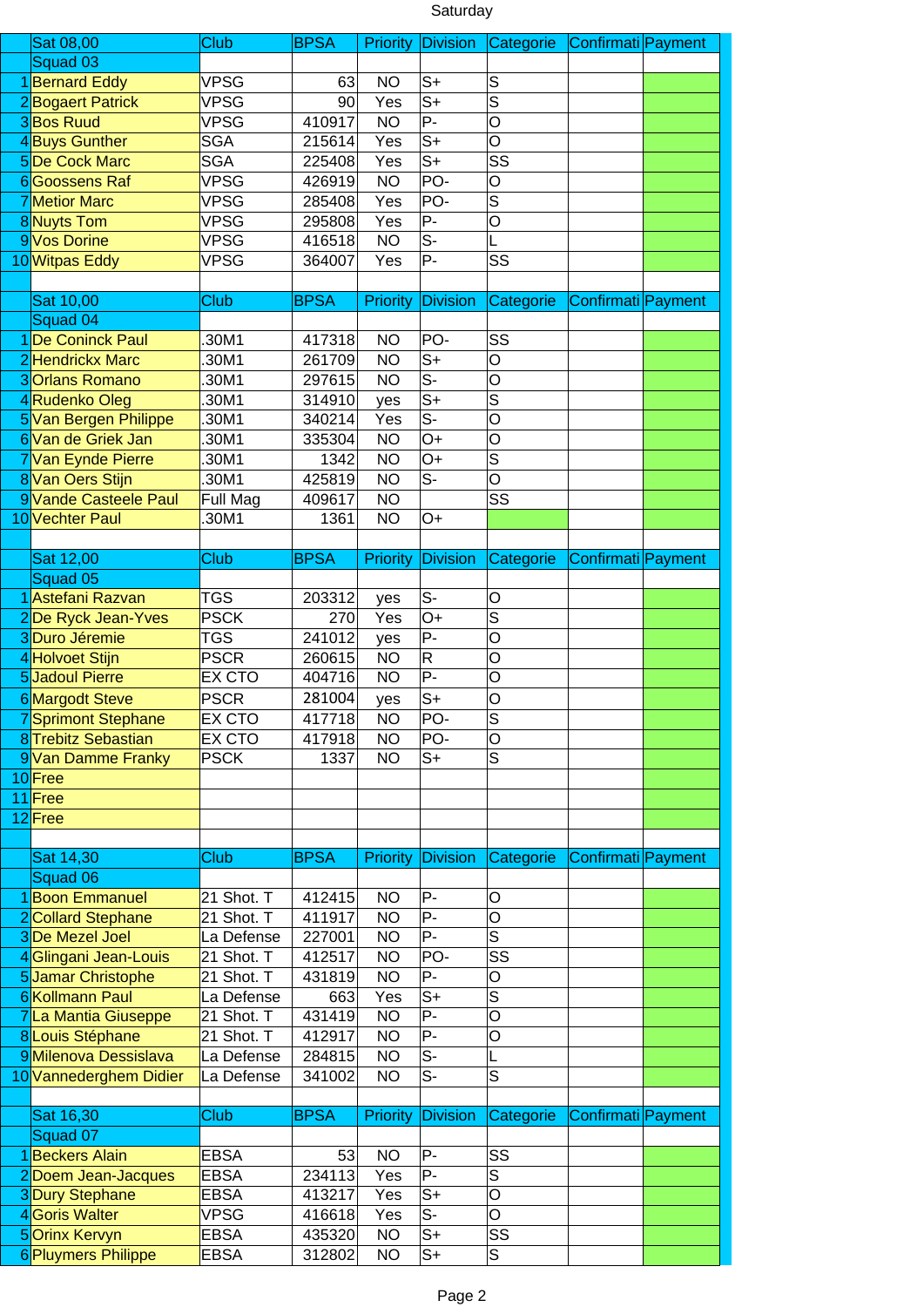## Saturday

| 7Rouire Johnny              | <b>VPSG</b> | 317909      | Yes        | PO-             | lO        |                    |  |
|-----------------------------|-------------|-------------|------------|-----------------|-----------|--------------------|--|
| <b>8</b> Smeers Marcel      | <b>EBSA</b> | 1193        | Yes        | PO-             | SS        |                    |  |
| 9 Van Roy Erwin             | VPSG        | 364613      | Yes.       | PO-             | O         |                    |  |
| 10 Free                     |             |             |            |                 |           |                    |  |
|                             |             |             |            |                 |           |                    |  |
| Sat 18,30                   | Club        | <b>BPSA</b> | Priority   | <b>Division</b> | Categorie | Confirmati Payment |  |
| Squad 08                    |             |             |            |                 |           |                    |  |
| 1Bodart Olivier             | <b>CTMC</b> | 212712      | <b>Yes</b> | P-              | lO        |                    |  |
| 2Loppe Thierry              | <b>CTMC</b> | 418018      | <b>NO</b>  | P--             | lO        |                    |  |
| 3 Mailly Roland             | TGS         | 280208      | <b>NO</b>  | $S+$            | S         |                    |  |
| 4 Marien Gerrit             | SGA         | 282210      | Yes        | P-              | lO        |                    |  |
| 5 Moortgat Karel            | <b>SGA</b>  | 289811      | Yes        | S+              | S         |                    |  |
| 6 Ronsse Jurgen             | TGS         | 317002      | Yes        | O+              | lO        |                    |  |
| 7 Van Droogenbroeck Chr SGA |             | 425219      | <b>NO</b>  | $S+$            | lO        |                    |  |
| 8 Van Hauwe Stephan         | <b>SGA</b>  | 425319      | Yes        | lO+             | O         |                    |  |
| 9 Vereecken Christophe      | <b>SGA</b>  | 403516      | Yes        | lO+             | lO        |                    |  |
| 10 Free                     |             |             |            |                 |           |                    |  |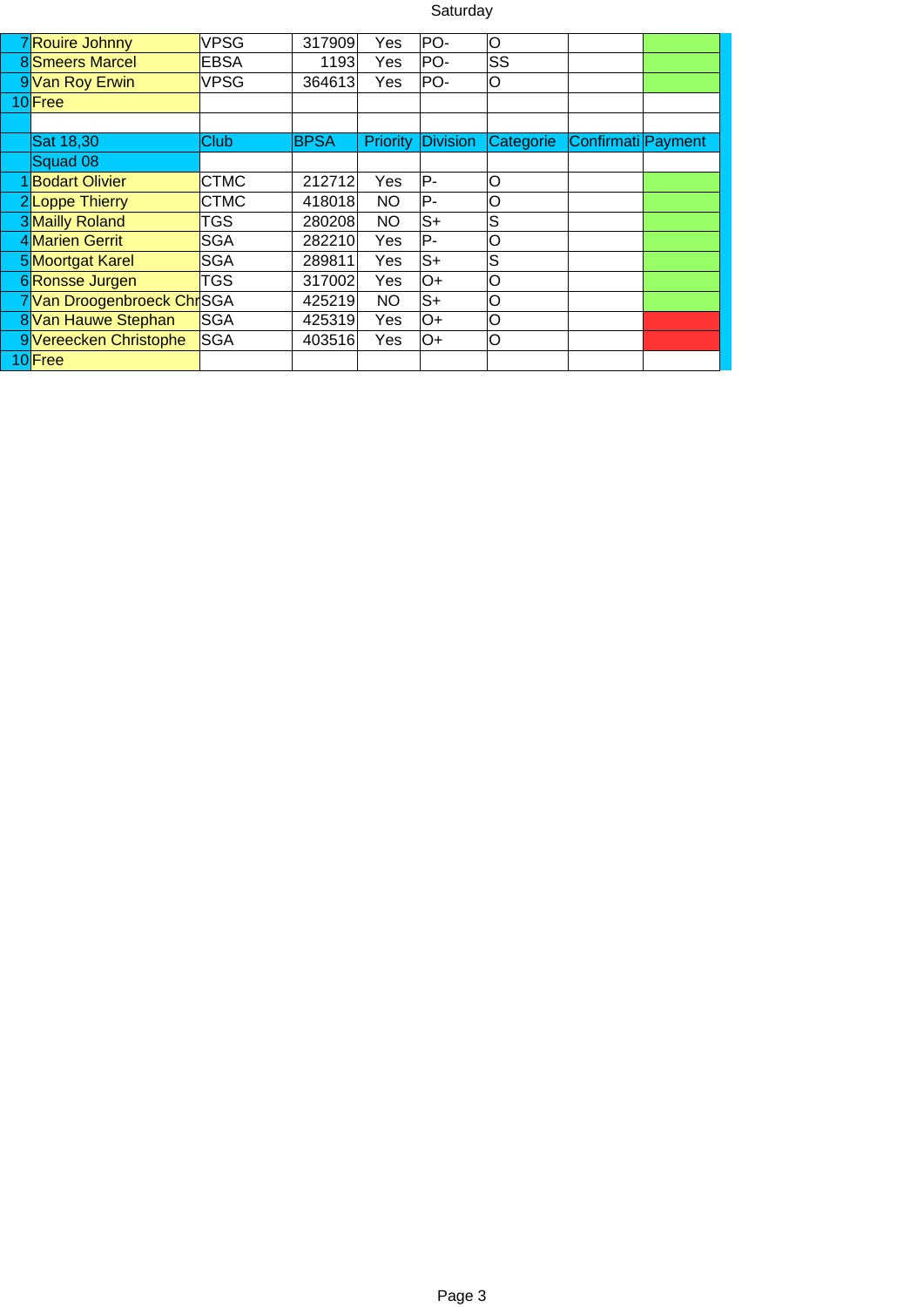## Sunday

| <b>Sun 08,00</b>                         | Club                             | <b>BPSA</b>      | <b>Priority</b>        | Division                  | Categorie               | Confirmatio Payment |  |
|------------------------------------------|----------------------------------|------------------|------------------------|---------------------------|-------------------------|---------------------|--|
| Squad 09                                 |                                  |                  |                        |                           |                         |                     |  |
| 1 Antoine Jean-Pierre                    | SuperSho                         | 202210           | <b>NO</b>              | $P -$                     | SS                      |                     |  |
| 2Beuselinck Koen                         | Sheepdog                         | 213214           | <b>NO</b>              | PO-                       |                         |                     |  |
|                                          | La Défense                       |                  |                        | P-                        | SS                      |                     |  |
| 3De Rongé Charles                        |                                  | 360              | Yes                    |                           |                         |                     |  |
| 4Depoorter Eric                          | La Défense                       | 309              | Yes                    | $\overline{P}$            | $\overline{\mathsf{s}}$ |                     |  |
| <b>5</b> Evrard Michael                  | SuperSho                         | 401816           | <b>NO</b>              | $\overline{P}$            | O                       |                     |  |
| 6 Ketelaers Johan                        | SuperSho                         | 407516           | <b>NO</b>              | $P -$                     | O                       |                     |  |
| 7Roccia Paola                            | $\overline{\mathsf{La}}$ Défense | 316411           | <b>NO</b>              | $S-$                      |                         |                     |  |
| <b>8</b> Roccia Salvatore                | La Défense                       | 316302           | <b>NO</b>              | O+                        | SS                      |                     |  |
| 9 Vomvas Alex                            | Sheepdog                         | 428319           | <b>NO</b>              | PO-                       |                         |                     |  |
| 10 Zachariadis Antonios                  | La Défense                       | 406216           | Yes                    | $S+$                      | O                       |                     |  |
|                                          |                                  |                  |                        |                           |                         |                     |  |
|                                          |                                  |                  |                        |                           |                         |                     |  |
| Sun 10,00                                | Club                             | <b>BPSA</b>      | <b>Priority</b>        | <b>Division</b>           | Categorie               | Confirmatio Payment |  |
| Squad 10                                 |                                  |                  |                        |                           |                         |                     |  |
| 1 Bachot Patrick                         | Fort Lier                        | 47               | <b>NO</b>              | PO-                       | SS                      |                     |  |
| 2Bus Marcel                              | Fort Lier                        | 170              | <b>YES</b>             | $O+$                      | SS                      |                     |  |
| <b>3</b> Cadet Franck                    | 21 Shot. T                       | 415518           | <b>NO</b>              | $P -$                     | O                       |                     |  |
| 4De Cock Peter                           | Fort Lier                        | 240              | <b>YES</b>             | $P -$                     | S                       |                     |  |
| 5Desmedt Mike                            | Fort Lier                        | 409517           | <b>YES</b>             | $P -$                     | O                       |                     |  |
|                                          |                                  |                  |                        | $P -$                     |                         |                     |  |
| 6Kliatchkine Artem                       | Fort Lier                        | 266813           | <b>NO</b>              |                           | O                       |                     |  |
| 7Singh Kulwant                           | Fort Lier                        | 321513           | <b>YES</b>             | O+                        | O                       |                     |  |
| 8 Vanreusel Philippe                     | Fort Lier                        | 339909           | <b>YES</b>             | P-                        | O                       |                     |  |
| 9 Witters Franck                         | Fort Lier                        | 1675             | <b>YES</b>             | O+                        | $\overline{\mathsf{s}}$ |                     |  |
| 10Free                                   |                                  |                  |                        |                           |                         |                     |  |
|                                          |                                  |                  |                        |                           |                         |                     |  |
| Sun 12,00                                | Club                             | <b>BPSA</b>      | <b>Priority</b>        | Division                  | Categorie               | Confirmatio Payment |  |
| Squad 11                                 |                                  |                  |                        |                           |                         |                     |  |
|                                          |                                  |                  |                        | $P -$                     |                         |                     |  |
| 1 Callaert Danny                         | <b>VPSG</b>                      | 177              | <b>YES</b>             |                           | SS                      |                     |  |
| 2Devos Daniel                            | <b>HSV</b>                       | 229614           | <b>NO</b>              | PO-                       | S                       |                     |  |
| 3Keuppens Dieter                         | <b>HSV</b>                       | 429519           | <b>YES</b>             | $P -$                     | O                       |                     |  |
| 4 Lambeir Cedric                         | <b>HSV</b>                       | 415718           | <b>YES</b>             | $P -$                     | O                       |                     |  |
| <b>5</b> Lauwers Marc                    | <b>HSV</b>                       | 689              | <b>YES</b>             | O+                        | $\overline{\mathsf{s}}$ |                     |  |
| 6 Maerevoet Ken                          | <b>HSV</b>                       | 230313           | <b>YES</b>             | $O+$                      | O                       |                     |  |
| 7 Maerevoet Raphael                      | <b>HSV</b>                       | 818              | <b>NO</b>              | $O+$                      | $\overline{s}$          |                     |  |
| 8Roosen Alwin                            | <b>HSV</b>                       | 315114           | <b>YES</b>             | $S+$                      | O                       |                     |  |
| 9Saudemont Tom                           | <b>HSV</b>                       | 318604           | <b>YES</b>             | $S+$                      | O                       |                     |  |
|                                          |                                  |                  |                        |                           |                         |                     |  |
| 10 Van Herreweghe Kristof                | <b>HSV</b>                       | 408016           | <b>NO</b>              | O+                        | O                       |                     |  |
| 11 Vercammen Peter                       | <b>HSV</b>                       | 352014           | <b>YES</b>             | $P -$                     | O                       |                     |  |
| 12 Free                                  |                                  |                  |                        |                           |                         |                     |  |
|                                          |                                  |                  |                        |                           |                         |                     |  |
| Sun 14,30                                | Club                             | <b>BPSA</b>      | <b>Priority</b>        | Division                  | Categorie               | Confirmatio Payment |  |
| Squad 12                                 |                                  |                  |                        |                           |                         |                     |  |
| 1De Vos Stefan                           | Fort Lier                        | 234310           | <b>NO</b>              | P-                        | O                       |                     |  |
| 2Declercq Steven                         | <b>PSCR</b>                      | 416218           | <b>NO</b>              | O-                        | O                       |                     |  |
| 3Defgnée Alfonse                         | <b>TGS</b>                       | 272              | <b>YES</b>             | O+                        | SS                      |                     |  |
| 4 Lacroix Christian                      | <b>TGS</b>                       | 267512           | <b>YES</b>             | $S+$                      |                         |                     |  |
|                                          |                                  |                  |                        |                           | S                       |                     |  |
| 5Luyts Gunther                           | Fort Lier                        | 279911           | <b>YES</b>             | $P -$                     | O                       |                     |  |
| <b>6</b> Mattelaere Frederick            | <b>PSCR</b>                      | 284215           | yes                    | $S+$                      | O                       |                     |  |
| 7 Misplon David                          | <b>PSCR</b>                      | 287607           | <b>YES</b>             | O+                        | O                       |                     |  |
| 8 Plateus Raymond                        | <b>TGS</b>                       | 1036             | <b>NO</b>              | PO-                       | SS                      |                     |  |
| 9 Serneels Francis                       | Fort Lier                        | 1177             | <b>NO</b>              | PO-                       | $\overline{s}$          |                     |  |
| 10 Serneels Jens                         | Fort Lier                        | 400615           | <b>YES</b>             | O+                        | O                       |                     |  |
| 11 Vanhaelst Ebbo                        | <b>PSCR</b>                      | 403416           | <b>NO</b>              | $S+$                      | O                       |                     |  |
|                                          |                                  |                  |                        |                           |                         |                     |  |
|                                          |                                  |                  |                        |                           |                         |                     |  |
| Sun 16,30                                | Club                             | <b>BPSA</b>      | <b>Priority</b>        | Division                  | Categorie               | Confirmatio Payment |  |
| Squad 13                                 |                                  |                  |                        |                           |                         |                     |  |
|                                          |                                  |                  |                        | P-                        | O                       |                     |  |
| 1Boldin Gueorgiy                         | <b>CTN</b>                       | 205212           | <b>YES</b>             |                           |                         |                     |  |
| 2D'Haeseleer Mattis                      | <b>SGA</b>                       | 410717           | <b>NO</b>              | $S+$                      | O                       |                     |  |
| 3D'Haeseleer Paul                        | <b>SGA</b>                       |                  | <b>NO</b>              | $\overline{\mathsf{S}^-}$ | SS                      |                     |  |
|                                          |                                  | 417218           |                        |                           |                         |                     |  |
| 4Devresse Christophe<br>5 Marshall Keith | <b>CTN</b><br><b>SGA</b>         | 411717<br>412117 | <b>NO</b><br><b>NO</b> | P-<br>O+                  | O<br>S                  |                     |  |